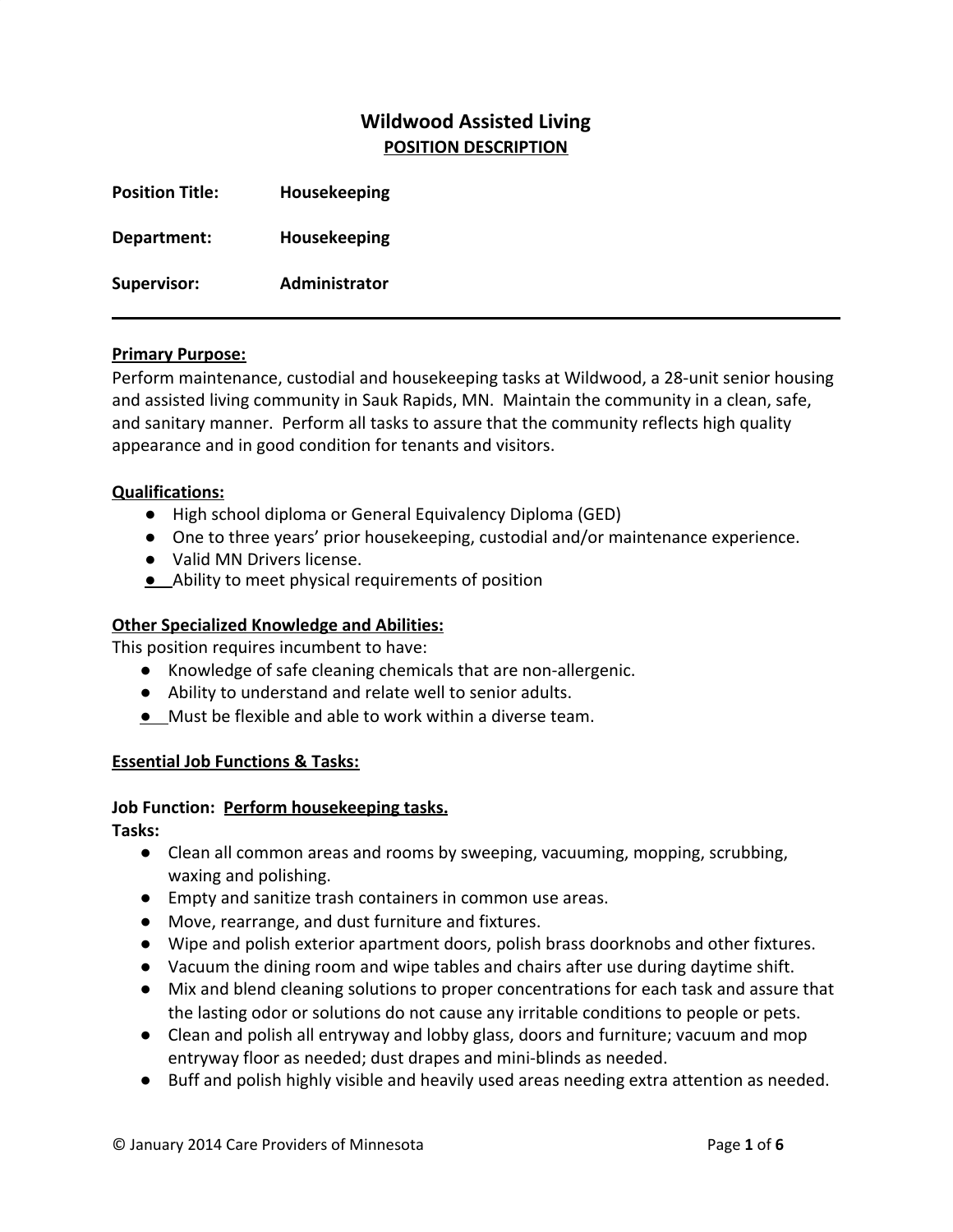### **Job Function: Perform maintenance tasks.**

**Tasks:**

- Report mechanical problems or irregularities to supervisor.
- Perform miscellaneous light repairs, e.g. plunging toilets, change light bulbs
- Keep trash/recycling areas clean and safe.
- Provide supervisor with ongoing communication, documentation and reporting of mechanical/building problems.
- Check stock and let management know that more supplies are needed.

### **Job Function: Perform other support functions and tasks.**

#### **Tasks:**

- Attend and participate in all staff meetings and keep information confidential as appropriate.
- Maintain a team approach toward all staff and be a strong team member as part of the housekeeping staff.
- Assist management/office staff with miscellaneous tasks as needed.
- Perform and assist in other assignments as needed and directed by the Housing Manager.

#### **Position Contacts:**

- This position reports to and is supervised by the Housing Manager.
- Develop good working relationship with entire on-site staff.
- Support the Mission of Wildwood Assisted Living.
- Establish positive relationships with tenants and build confidence and rapport through the activities and services performed.

### **Working Conditions:**

- Exposure to chemicals and cleaning solvents.
- Work within multiple work environments and unsanitary conditions.
- Exposure to illnesses and frailties of tenants.
- Subject to frequent interruptions and changes in priorities as urgent needs arise that require immediate attention.
- Works among tenants, family members, visitors, and staff in a variety of situations.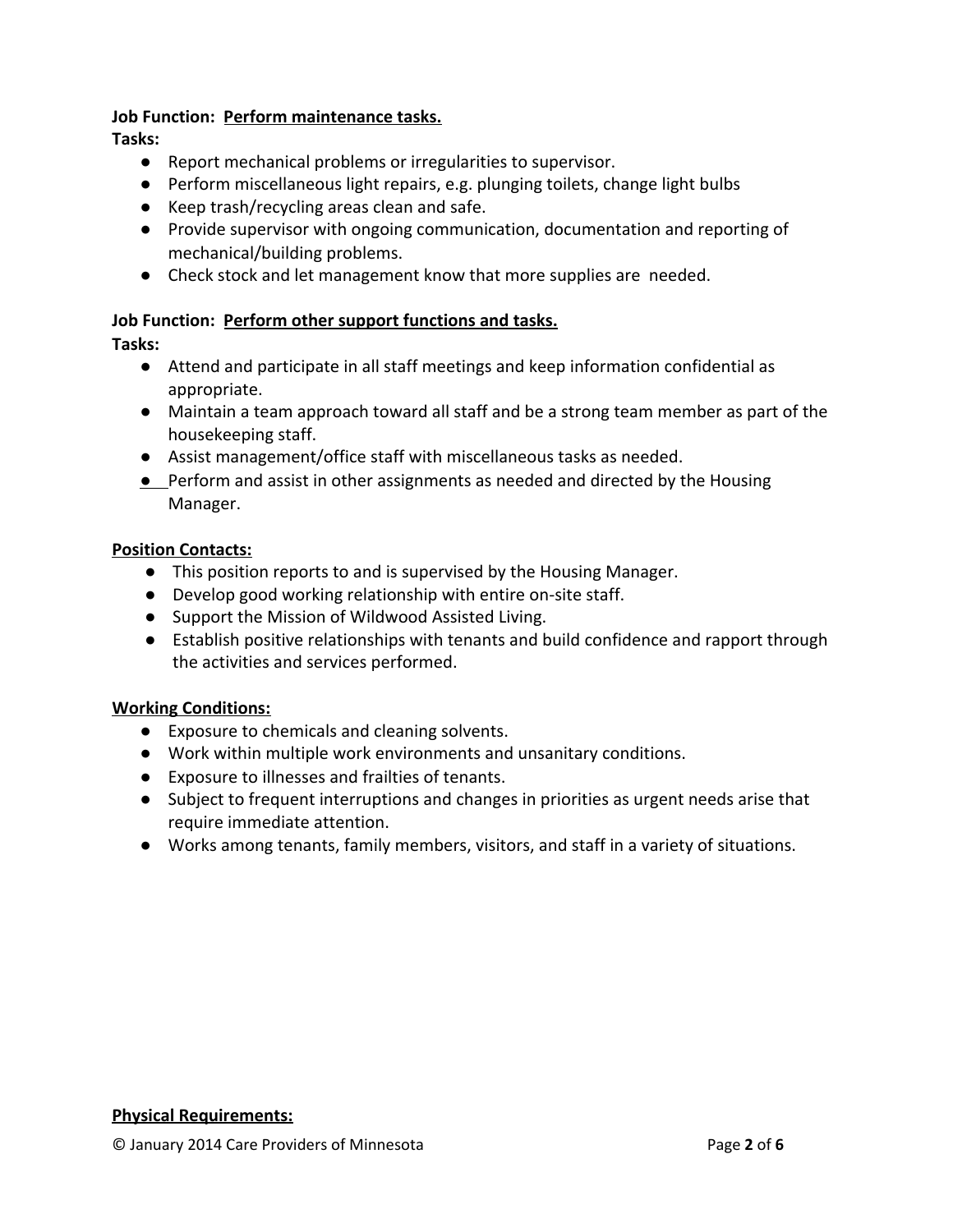| <b>General Strength</b> |                                                                                      |
|-------------------------|--------------------------------------------------------------------------------------|
| Check one:              |                                                                                      |
| $\Box$ Sedentary        | Lifting up to 10 lbs. occasionally and/or negligible amount frequently.              |
| $\Box$ Light Work       | Lifting 20 lbs. maximum with frequent lifting and/or carrying of objects weighing up |
| to $10$ lbs.            |                                                                                      |
| Medium Work             | Lifting 50 lbs. maximum with frequent lifting and/or carrying of objects weighing up |
| to 25 lbs.              |                                                                                      |
| $\boxtimes$ Heavy Work  | Lifting 100 lbs. maximum with frequent lifting and/or carrying of objects weighing   |
| up to 50 lbs.           |                                                                                      |
| $\Box$ Very Heavy Work  | Lifting 100 lbs. maximum with frequent lifting and/or carrying of objects weighing   |
| up to 50 lbs.           |                                                                                      |
|                         |                                                                                      |

|           |                       | Use this scale to rate frequency of occurrence for each variable in tables below. |  |  |  |  |  |  |  |  |
|-----------|-----------------------|-----------------------------------------------------------------------------------|--|--|--|--|--|--|--|--|
|           | $N =$ Never           | Not part of job requirements                                                      |  |  |  |  |  |  |  |  |
|           | $S =$ Seldom          | Not daily, but included 1-3 times per week                                        |  |  |  |  |  |  |  |  |
|           | O = Occasional        | Done intermittently throughout the day or week, but not more than 33% of the day  |  |  |  |  |  |  |  |  |
| lor week. |                       |                                                                                   |  |  |  |  |  |  |  |  |
|           | $F =$ Frequent        | Done at longer intervals throughout the day or week, 34%-66 % of the day or week. |  |  |  |  |  |  |  |  |
|           | <b>C</b> = Continuous | Done without interruption throughout the day or week, 66%-100% of the day or      |  |  |  |  |  |  |  |  |
| week.     |                       |                                                                                   |  |  |  |  |  |  |  |  |

# **Physical Factors**

|    |                           | <b>Frequency (check one)</b> |                   |              |                        |              |                                                |
|----|---------------------------|------------------------------|-------------------|--------------|------------------------|--------------|------------------------------------------------|
|    |                           | N                            | $\mathsf{s}$      | $\mathbf{o}$ | F                      | $\mathbf{C}$ | <b>Comments (reference essential function)</b> |
| 1. | Standing                  | П                            | $\Box$            | П            | $\boxtimes$            | $\Box$       |                                                |
| 1. | Walking                   | $\Box$                       | □                 | $\Box$       | $\boxtimes$            | $\Box$       |                                                |
|    | a. on uneven ground       |                              | П                 | $\boxtimes$  | $\Box$                 | $\Box$       |                                                |
| 3. | Sitting                   | П                            | $\boxtimes$       | П            | $\Box$                 | $\Box$       |                                                |
| 4. | <b>Pushing Force</b>      |                              | П                 | $\boxtimes$  | $\Box$                 | П            | Lbs. 500 Distance:.50                          |
| 5. | <b>Pulling Force</b>      | $\Box$                       | $\Box$            | $\boxtimes$  | $\Box$                 | $\Box$       | Lbs. 500 Distance: 50                          |
| 6. | Lifting (heaviest weight) | □                            | □                 | $\Box$       | $\Box$                 | $\Box$       | Lbs.                                           |
|    | a. from floor             | $\overline{\phantom{a}}$     | $\Box$            | $\boxtimes$  | □                      | $\Box$       | Lbs. 75                                        |
|    | b. from table             |                              | $\Box$            | $\boxtimes$  | $\Box$                 | $\Box$       | Lbs. 75                                        |
|    | c. overhead               | П                            | $\boxtimes$       | $\Box$       | $\Box$                 | $\Box$       | Lbs. 50                                        |
| 7. | Carrying                  |                              | $\overline{\Box}$ | $\Box$       | $\boxtimes$            | $\Box$       | Lbs. 50 lbs Distance: 600 feet                 |
| 8. | Climbing                  | ٦                            | $\Box$            | П            | $\Box$                 | $\Box$       |                                                |
|    | a. stairs                 |                              | $\Box$            | $\boxtimes$  | $\Box$                 | $\Box$       |                                                |
|    | b. ladders                | □                            | $\Box$            | $\boxtimes$  | $\Box$                 | $\Box$       |                                                |
|    | c. scaffolds              | П                            | $\boxtimes$       | $\Box$       | $\Box$                 | $\Box$       |                                                |
| 9. | Balancing                 | П                            | $\Box$            | $\Box$       | $\Box$                 | $\Box$       |                                                |
|    | a. narrow surfaces        | $\boxtimes$                  | $\Box$            | $\Box$       | □                      | □            |                                                |
|    | b. slippery surfaces      | $\Box$                       | □                 | □            | □                      | $\Box$       |                                                |
|    | c. moving surfaces        | $\boxtimes$                  | П                 | $\Box$       | $\Box$                 | $\Box$       |                                                |
|    | 10. Stooping/bending      | П                            | $\Box$            | $\Box$       | $\overline{\boxtimes}$ | $\Box$       |                                                |
|    | 11. Kneeling              | П                            | П                 | $\boxtimes$  | $\Box$                 | $\Box$       |                                                |
|    | 12. Crouching/squatting   |                              | П                 | $\boxtimes$  | П                      | Г            |                                                |
|    | 13. Twisting/turning      | П                            | П                 | $\Box$       | $\boxtimes$            | $\Box$       |                                                |
|    | 14. Crawling              | П                            | $\boxtimes$       | $\Box$       | П                      | П            |                                                |
|    | 15. Restraining           | $\Box$                       | $\boxtimes$       | $\Box$       | $\Box$                 | $\Box$       |                                                |
|    | 16. Reaching              | ┓                            | $\Box$            | $\Box$       | $\Box$                 | $\Box$       |                                                |
|    | a. above shoulder         | $\overline{\phantom{a}}$     | $\Box$            | $\Box$       | $\boxtimes$            | $\Box$       |                                                |
|    | b. below shoulder         |                              | П                 | П            | $\boxtimes$            | $\Box$       |                                                |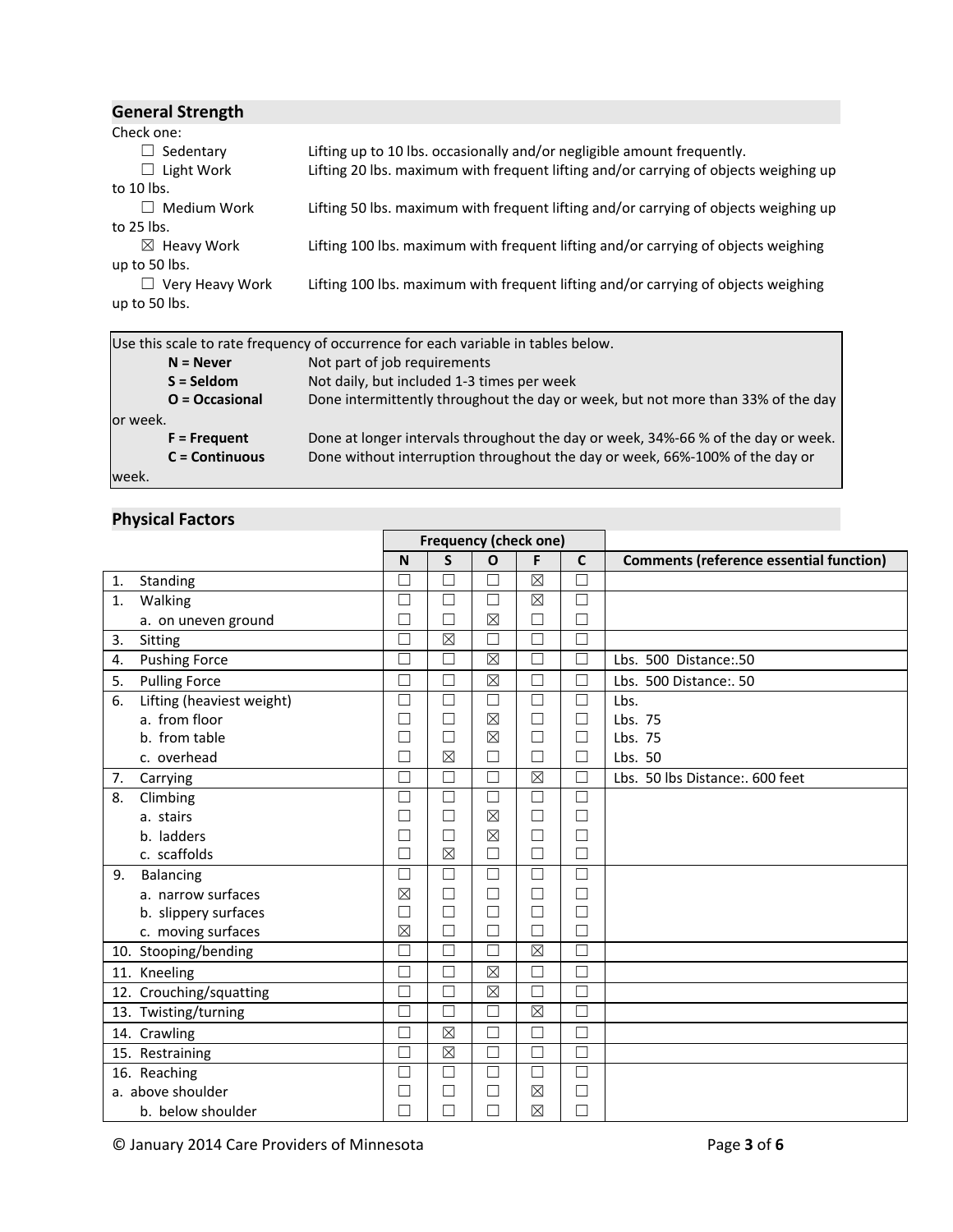| c. at shoulder                        |                          |              |             | ⊠           |                      |                       |
|---------------------------------------|--------------------------|--------------|-------------|-------------|----------------------|-----------------------|
|                                       |                          |              |             |             |                      |                       |
| 17. Neck motions                      |                          | z.           | ᆜ           |             |                      |                       |
| a. static positions                   |                          | $\Box$       | П           | $\boxtimes$ |                      |                       |
| b. flexion                            |                          | $\Box$       | П           | ⊠           |                      |                       |
| c. extension                          |                          | $\Box$       | $\Box$      | ⊠           |                      |                       |
| d. rotation                           |                          | $\mathbf{I}$ |             | ⊠           |                      |                       |
| 18. Controls                          |                          | Ξ            | $\boxtimes$ | Τ           | $\boxtimes$ Hand-Arm | $\boxtimes$ Foot-Leg  |
| 19. Handling                          |                          | $\mathbb{L}$ | $\Box$      |             |                      |                       |
| a. simple grasping                    |                          | $\Box$       | Ξ           | ⊠           | $\boxtimes$ One Hand | $\boxtimes$ Two Hands |
| b. firm grasping                      |                          | $\Box$       |             | ⊠           | $\boxtimes$ One Hand | $\boxtimes$ Two Hands |
| c. pushing and pulling                |                          | Г            | $\boxtimes$ | Γ           | $\boxtimes$ One Hand | $\boxtimes$ Two Hands |
| 20. Fingering                         | ப                        | Ш            | $\Box$      | Γ           |                      |                       |
| a. fine manipulation                  | $\overline{\phantom{a}}$ | $\Box$       | $\boxtimes$ | Τ           |                      |                       |
| b. writing                            |                          | $\Box$       | $\boxtimes$ | Ξ           |                      |                       |
| c. keying/typing                      | ⊠                        | Г            | Ξ           | П           |                      |                       |
| 21. Driving a vehicle                 |                          | ×.           | ⊠           |             |                      |                       |
| 22. Other physical demands (describe) |                          |              |             |             |                      |                       |

## **Sensory Factors**

|    |                                    |                          |                          | <b>Frequency (check one)</b> |             |             |                                                |
|----|------------------------------------|--------------------------|--------------------------|------------------------------|-------------|-------------|------------------------------------------------|
|    |                                    | N                        | S                        | O                            | F           | C           | <b>Comments (reference essential function)</b> |
| 1. | Feeling/touching                   | $\overline{\phantom{a}}$ | $\overline{\phantom{a}}$ |                              |             | $\boxtimes$ |                                                |
|    | <b>Talking</b>                     | J.                       | L                        |                              |             | $\boxtimes$ |                                                |
| 2. | <b>Hearing</b>                     | ᆜ                        |                          |                              |             | $\boxtimes$ |                                                |
| 3. | Tasting/smelling                   | $\overline{a}$           |                          | $\boxtimes$                  |             | J           |                                                |
| 4. | Seeing                             |                          |                          |                              |             | Π           |                                                |
|    | a. near vision (reading)           |                          |                          |                              | ⊠           | □           |                                                |
|    | b. near vision (20 inches or less) | Ξ                        |                          |                              | $\boxtimes$ | L.          |                                                |
|    | c. far vision (20 feet or more)    | $\overline{\phantom{a}}$ |                          |                              | $\boxtimes$ | I           |                                                |
| 6. | Other (specify)                    |                          | L                        |                              |             | Π           |                                                |
|    |                                    |                          |                          |                              |             | T,          |                                                |
|    |                                    |                          |                          |                              |             |             |                                                |

# **Environmental Conditions**

|                |                                |   |             | <b>Frequency (check one)</b> |                |              |                                                |
|----------------|--------------------------------|---|-------------|------------------------------|----------------|--------------|------------------------------------------------|
|                |                                | N | S           | $\Omega$                     | F              | $\mathbf{C}$ | <b>Comments (reference essential function)</b> |
| $\mathbf{1}$ . | Work setting                   |   |             | $\Box$                       |                | Ξ            |                                                |
|                | a. inside                      |   |             | П                            | $\boxtimes$    | $\Box$       |                                                |
|                | b. outside                     |   |             | Г                            | $\boxtimes$    | $\Box$       | varies, seasonal                               |
| 2.             | Extreme cold                   |   |             | Π                            | $\boxtimes$    | □            |                                                |
| 3.             | Extreme heat                   |   |             | $\Box$                       | $\boxtimes$    | $\Box$       |                                                |
| 4.             | Wet and/or humid               | Г |             | Г                            | $\boxtimes$    | $\Box$       |                                                |
| 5.             | Exposure to blood              |   | X           | П                            |                | ℶ            |                                                |
| 6.             | Exposure to body fluids        |   | $\boxtimes$ | $\Box$                       |                | Ξ            |                                                |
| 7.             | Exposure to infectious disease | г |             | $\boxtimes$                  |                | ◘            |                                                |
| 8.             | Loud noises                    | г |             | П                            | $\boxtimes$    | □            |                                                |
| 9.             | <b>Vibrations</b>              |   |             | ⊠                            | L              | ❏            | tools                                          |
|                | 10. Atmospheric conditions     | г |             | П                            | Ξ              | □            |                                                |
|                | a. fumes/odors                 |   |             | $\boxtimes$                  | $\Box$         | $\Box$       |                                                |
|                | b. poor ventilation            | E |             | ⊠                            | $\mathbb{R}^n$ | Г            |                                                |
|                | c. grease/oil                  |   |             | $\boxtimes$                  | $\Box$         | $\Box$       |                                                |
|                | d. dust                        |   |             | $\boxtimes$                  | $\Box$         | $\Box$       |                                                |
|                | e. gases                       |   | ⊠           | П                            |                | П            |                                                |

© January 2014 Care Providers of Minnesota Page **4** of **6**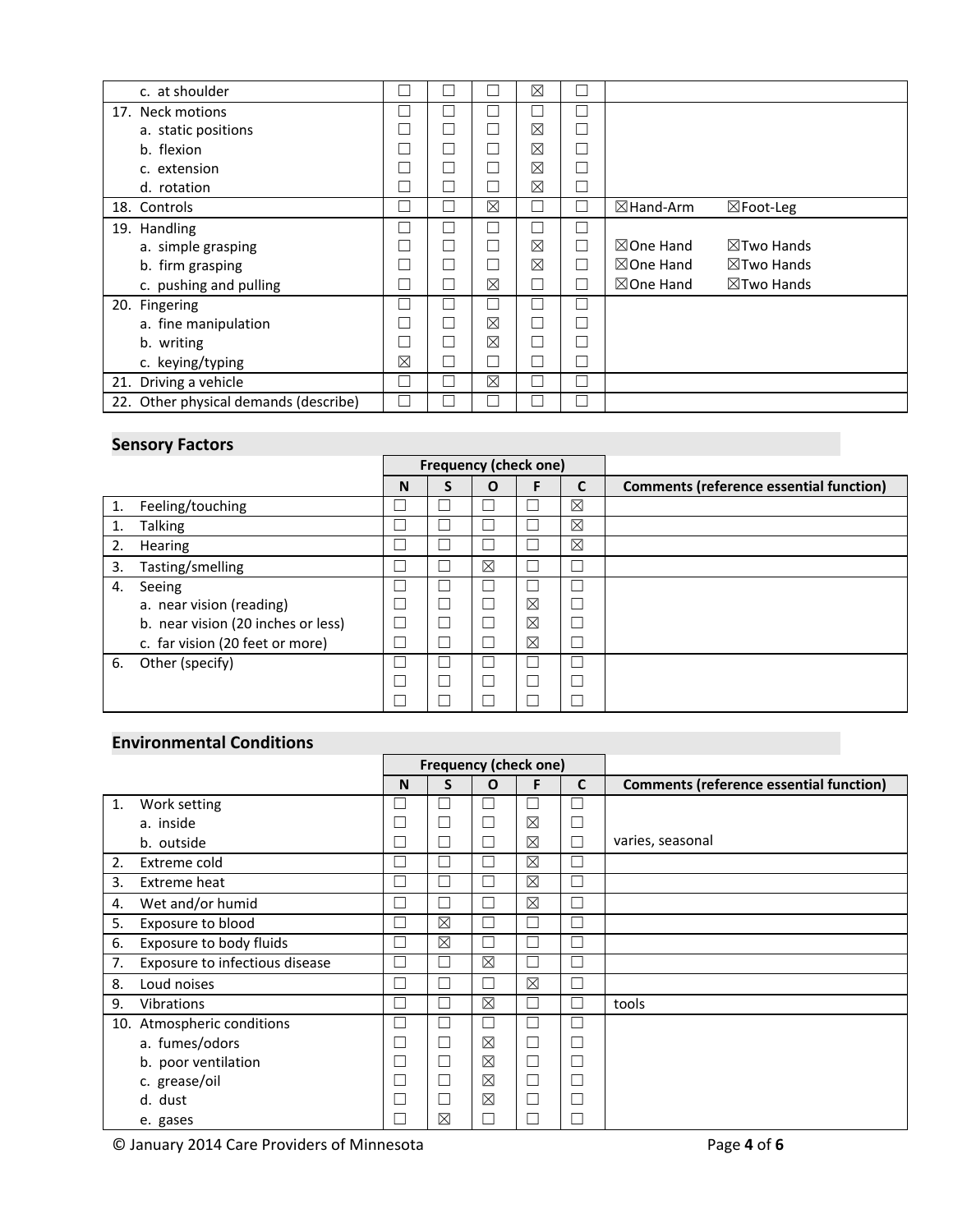| f. other                              |              |             | H           |                          | Ξ |  |
|---------------------------------------|--------------|-------------|-------------|--------------------------|---|--|
| 11. Moving mechanical parts           |              |             | $\boxtimes$ | L.                       | □ |  |
| 12. Radiation                         | ⊠            |             | $\Box$      | L                        | □ |  |
| 13. Caustic chemicals (describe/list) |              |             |             |                          |   |  |
| a. Boiler chemicals                   |              | X           | $\Box$      | □                        | □ |  |
| b. Asbestos                           |              | $\boxtimes$ | П           | J.                       | Ξ |  |
| c.                                    |              |             |             | Ξ                        | Ξ |  |
| 14. Latex products                    |              | ⊠           | $\Box$      | z.                       | Ξ |  |
| 15. Wearing respirator                | $\mathbb{R}$ | ⊠           | $\perp$     |                          | Ξ |  |
| 16. Exposure to poisonous plant       | ⊠            |             | I.          | L                        | Ξ |  |
| 17. Exposure to insect/animal         |              | $\boxtimes$ | $\Box$      | J.                       | Ξ |  |
| 18. Other (describe below)            |              |             |             |                          |   |  |
| a.                                    |              |             | $\Box$      | $\Box$                   | Ξ |  |
| b.                                    |              |             | П           | $\overline{\phantom{a}}$ | Ξ |  |
| c.                                    |              |             |             | Ξ                        | □ |  |
| d.                                    |              |             |             |                          | Τ |  |

#### **Mental Requirements**

Do the essential job functions require the ability to do any of the following on a **regular** basis? Check the appropriate box for each item and describe as applicable.

|     |                                                                | Yes         | <b>No</b>                | <b>Comments (provide description)</b> |
|-----|----------------------------------------------------------------|-------------|--------------------------|---------------------------------------|
| 1.  | Tenant/public contact-indicate percent of time of the work     | ⊠           | $\perp$                  | 100% staff, tenants, vendors          |
|     | week                                                           |             |                          |                                       |
| 1.  | Reading-describe level (e.g., technical, grade level of        | ⊠           | $\mathbf{I}$             | Manuals, MSDS, work orders            |
|     | materials used, etc.)                                          |             |                          |                                       |
| 2.  | Attentiveness duration-maintaining constant alertness          | ⊠           | П                        | Attend to repairs, drive              |
| 3.  | Attentiveness intensity-concentration required for accuracy    | ⊠           | $\mathbf{I}$             | Awareness of projects                 |
| 9.  | Transferring knowledge to unique situations-complex            | ⊠           | $\overline{\phantom{a}}$ | Projects                              |
|     | problem solving                                                |             |                          |                                       |
|     | 10. Influencing people in their opinions, attitudes and        |             | $\boxtimes$              |                                       |
|     | judgments                                                      |             |                          |                                       |
|     | 11. Performing multiple tasks concurrently                     | $\boxtimes$ | П                        | Regularly                             |
|     | 12. Showing capacity for self-expression-feedback, teamwork    | ⊠           | L                        | With supervisor and staff             |
|     | 13. Working alone or apart, in physical isolation, from others | ⊠           |                          |                                       |
| 14. | Attaining precise set limits, tolerances and standards         | ⊠           | L                        | Policies and procedures               |
|     | 15. Shift work-other than day hours or variable start times    | ⊠           | □                        | On-call emergencies                   |
|     | 16. Ability to problem solve-simple data gathering, selecting  | ⊠           | П                        | Decisions regarding repairs           |
|     | from known options                                             |             |                          |                                       |

This job description is not an exhaustive list of all skills, responsibilities, or efforts associated with a job. They reflect principal job elements essential for performing the job and evaluating performance.

This document does not create an employment contract, implied or otherwise, other than an "at will" relationship.